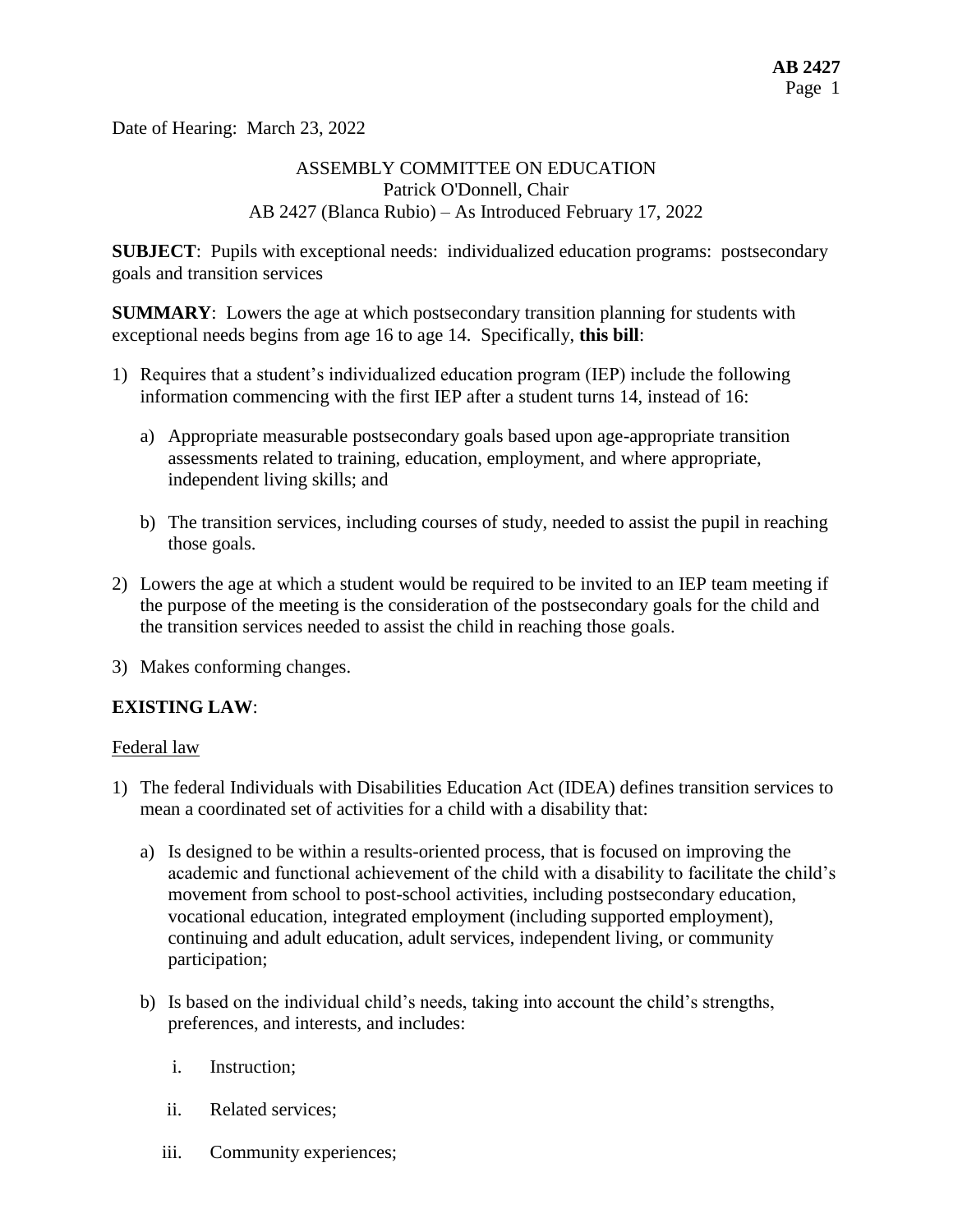- iv. The development of employment and other post-school adult living objectives; and
- v. If appropriate, acquisition of daily living skills and provision of a functional vocational evaluation.
- 2) States that transition services for children with disabilities may be special education, if provided as specially designed instruction, or a related service, if required to assist a child with a disability to benefit from special education.
- 3) Requires that, beginning not later than the first IEP in effect when the child is 16, and updated annually thereafter, the IEP include:
	- a) Appropriate measurable postsecondary goals based upon age appropriate transition assessments related to training, education, employment, and, where appropriate, independent living skills;
	- b) The transition services (including courses of study) needed to assist the child in reaching those goals; and
	- c) Beginning not later than one year before the child reaches the age of majority under state law, a statement that the child has been informed of the child's rights, if any, that will transfer to the child on reaching the age of majority.
- 4) Requires that a child with a disability be invited to attend the child's IEP team meeting if a purpose of the meeting will be the consideration of the postsecondary goals for the child and the transition services needed to assist the child in reaching those goals.
- 5) Requires that, if the child does not attend the IEP team meeting other steps are taken to ensure that the child's preferences and interests are considered.

#### State law

- 6) Restates the transition planning requirements of IDEA, and adds "or younger if determined appropriate by the IEP team" to the description of the age at which transition planning is required to begin.
- 7) States that planning for transition from school to postsecondary environments should begin in the school system well before the student leaves the system. (Education Code (EC) 56460)
- 8) Establishes the Project Workability program, which provides instruction and experiences that reinforce core curriculum concepts and skills leading to gainful employment. Authorizes the California Department of Education (CDE) to award grants to school districts, county offices of education (COEs), state special schools, and charter schools, and nonpublic, nonsectarian schools. Requires that Project Workability grant applications include the following elements: recruitment, assessment, counseling, pre-employment skills training, vocational training, student wages for try-out employment, placement in unsubsidized employment, other assistance with transition to a quality adult life, and utilization of an interdisciplinary advisory committee to enhance project goals.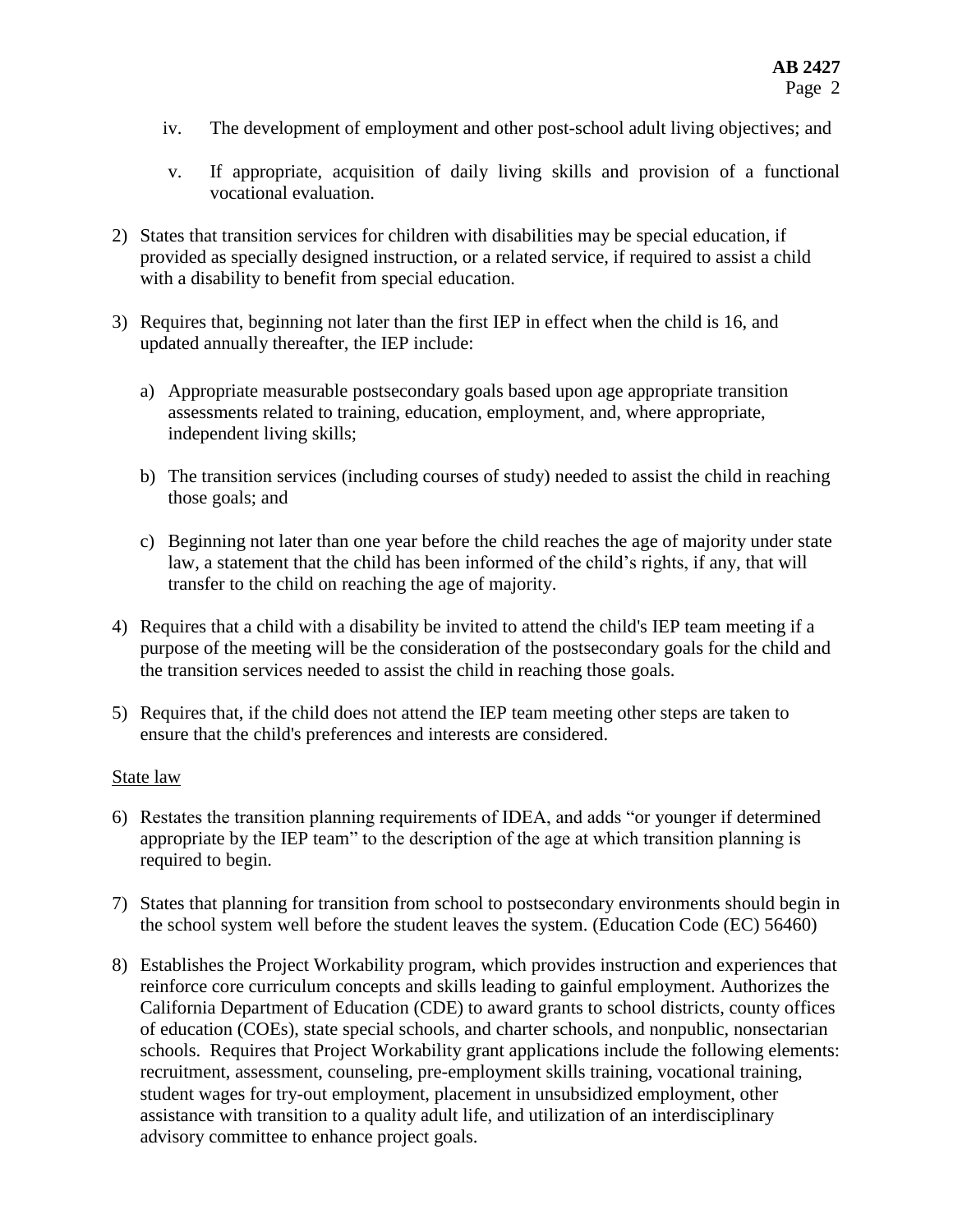**FISCAL EFFECT**: This bill has been keyed a possible state-mandated local program by the Office of Legislative Counsel.

# **COMMENTS**:

*Need for the bill.* According to the author, "For many youth with autism and other disabilities, the transition to adulthood begins with an IEP. However, California does not require planning to begin until age 16, when many students are in their junior year. As a result, the state is not providing students who have been identified as having a disability with the essential time needed to develop the appropriate skills for adult life, and the time for schools, parents, and service providers to develop meaningful individualized transition plans."

*Age of transition planning for students with disabilities.* Federal law requires that, beginning not later than the first IEP to be in effect when the child is 16, and updated annually thereafter, the IEP include a postsecondary transition plan. State law restates the federal requirement to begin transition planning at 16, and in addition states, "or younger if determined appropriate by the IEP team." Federal law also requires that students be invited to IEP team meetings at which postsecondary goals are discussed.

A review of the age of transition planning among U.S. states and territories (Suk, 2020) found that 29 of 56 states and U.S. territories begin transition planning at age 14. According to survey data reported by the Government Accounting Office (GAO), about 32% of school districts begin transition planning when students are 14. At least one California school district, the Los Angeles Unified School District, begins transition planning for all students with IEPs at age 14.

According to the CDE, there were a total of 112,111 students with disabilities ages 14 and 15 in the 2018-19 school year. This provides an estimate of the number of additional students to whom an earlier transition planning requirement would apply.

*Does earlier transition planning result in better postsecondary outcomes for students with disabilities?* The following research has examined whether earlier transition planning produces improved outcomes for students with disabilities:

- A study examining the vocational outcomes of 15,000 young adults with intellectual disability, half of whom were from states requiring transition services be addressed in IEPs by age 14 and half of whom were from states requiring transition services be addressed by age 16 found that, in each of the 4 years examined, individuals from the early transition states were more likely to be employed by the time their cases were closed than their matched peers from the later transition states. Specifically, over a 4-year period, 58.8% of participants from the early transition states became employed compared with 45.6% for individuals from later transition states. (Cimera, 2014)
- A study investigating whether receiving transition services by age 14 promoted better vocational outcomes than receiving transition services by age 16 for young adults with Autism Spectrum Disorder, found that, among 906 individuals (half of whom were from states requiring transition services be addressed by age 14, and half from states requiring services to be addressed by age 16), in each of the four years examined, individuals from the early transition states were significantly more likely to be employed than individuals from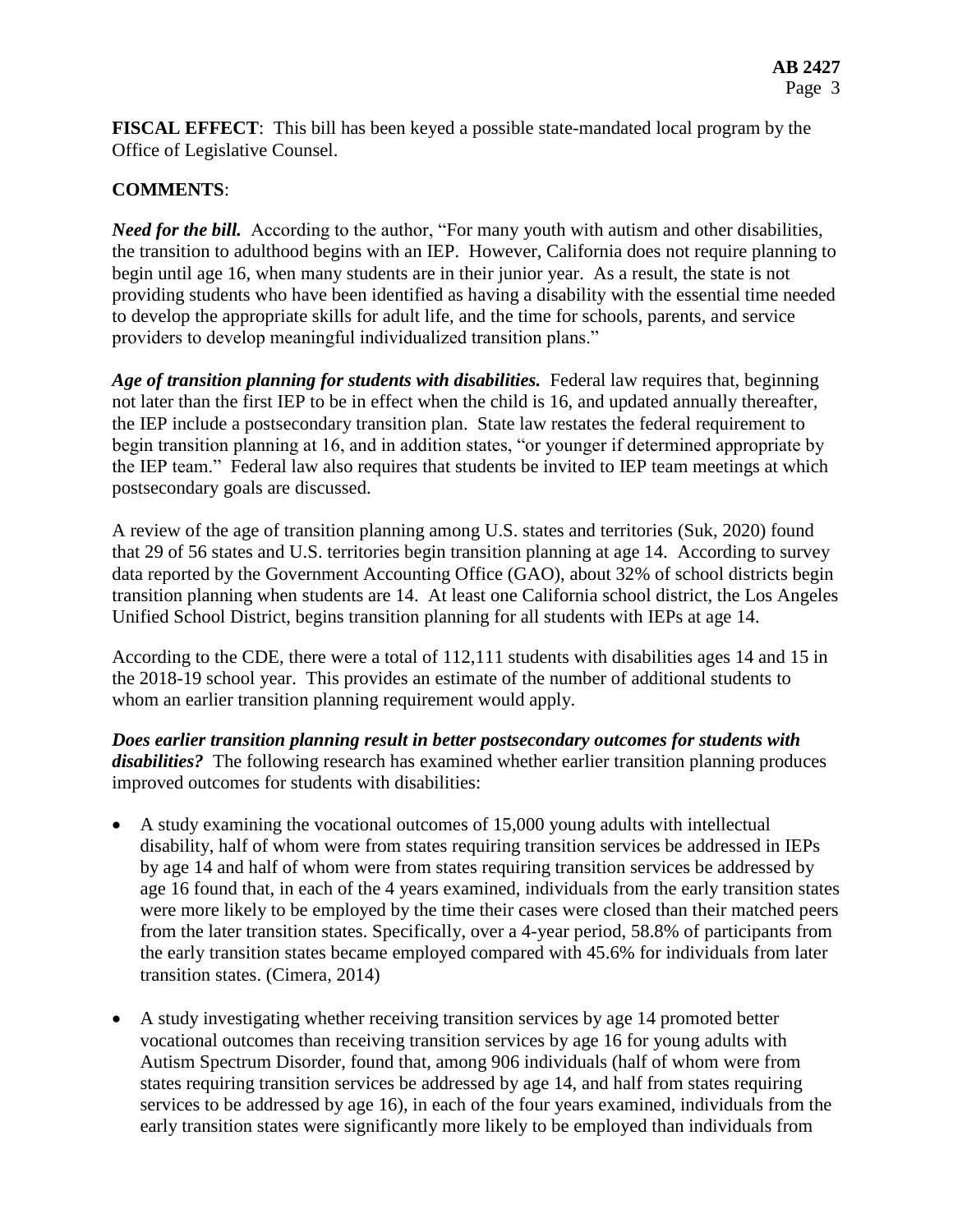the later transition group. The study also found that early transition individuals who became employed appeared to earn more wages and cost less to serve. (Cimera, 2013)

• In 2019 the U.S. Department of Education (USDOE), in response to a GAO recommendation, examined post-school outcomes for youth in states that start transition services at age 16, as compared to those states beginning services at a younger age. This data included students with all types of disabilities. The USDOE found no statistically significant difference in outcomes for states beginning transition services at a younger age.

Taken together, this evidence may suggest that the benefits of earlier transition planning are greater for specific groups of students, perhaps those with greater need for support in transition to postsecondary life.

*Postsecondary outcomes of California students with disabilities.* California reports state data regarding postsecondary outcomes of students with disabilities through the federal State Performance Plan (SPP). The SPP is a six-year plan that includes 17 indicators that are related to either IDEA compliance or student performance. States must set rigorous and measurable annual targets for each of the 17 indicators and report their progress in relation to these targets in an annual update, called the Annual Performance Report (APR). The SPP data is used by the USDOE for purposes of technical assistance and enforcement actions.

Indicator 14, Post-School Outcomes, measures the percentage of youth who are no longer in secondary school, had IEPs in effect at the time they left school, and were:

- Enrolled in higher education within one year of leaving high school;
- Enrolled in higher education or competitively employed within one year of leaving high school; and
- Enrolled in higher education or in some other postsecondary education or training program; or competitively employed or in some other employment within one year of leaving high school.

California's 2019 APR reported the following postsecondary outcomes for California students with disabilities (note that the percentages are additive):

| Measure                                                                                                                                                             | Number of respondent<br>youth (additive) | FFY 2019 Data (additive) |
|---------------------------------------------------------------------------------------------------------------------------------------------------------------------|------------------------------------------|--------------------------|
| A. Enrolled in higher<br>education                                                                                                                                  | 11,781                                   | 56.67%                   |
| B. Enrolled in higher<br>education or competitively<br>employed within one year of<br>leaving high school                                                           | 15,787                                   | 75.94%                   |
| C. Enrolled in higher<br>education, or in some other<br>postsecondary education or<br>training program; or<br>competitively employed or in<br>some other employment | 19,566                                   | 94.11%                   |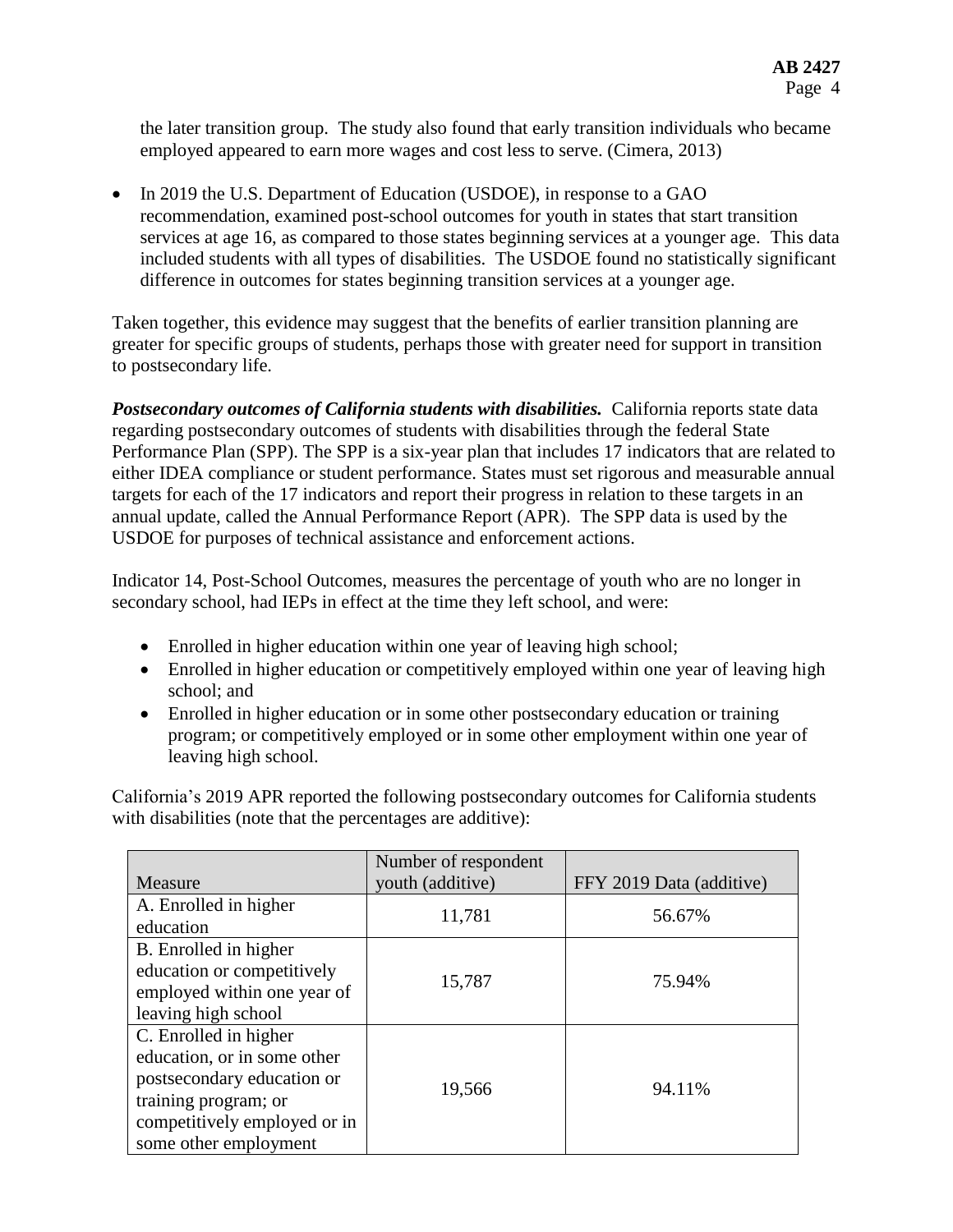SPP Indicator 13, Secondary Transition, measures the percentage of youth aged 16 and above with an IEP that includes:

- Appropriate measurable postsecondary goals that are annually updated and based upon an age appropriate transition assessment;
- Transition services, including courses of study, that will reasonably enable the student to meet those postsecondary goals; and
- Annual IEP goals related to the student's transition service needs.

The SPP also requires evidence that students were invited to the IEP team meeting where transition services are to be discussed and evidence that, if appropriate, a representative of any participating agency was invited to the IEP team meeting with the prior consent of the parent or student who has reached the age of majority.

California's 2019 APR reported that schools met this target for 96% of eligible students. This represents a slight year-over-year decline that CDE attributes to the COVID-19 pandemic. Performance on this indicator increased significantly over the last decade, from 45% in 2010-11.

*Postsecondary outcomes of students with disabilities compared to their peers.* A 2011 USDOE national analysis of postsecondary outcomes for young adults with disabilities, *The Post-High School Outcomes of Young Adults With Disabilities up to 8 Years After High School: A Report From the National Longitudinal Transition Study-2, reported the following findings:* 

- Young adults with disabilities were less likely to have enrolled in postsecondary programs than were their peers in the general population (60 % vs. 67 %).
- Young adults with disabilities were more likely to have attended a 2-year college (44 %) or a postsecondary vocational, technical, or business school (32 %) than their peers in the general population (21 % and 20 %, respectively). In contrast, those with disabilities were less likely than their peers in the general population to have attended a 4-year university (19 % vs. 40 %).
- Postsecondary completion rates of students with disabilities were lower than those of similar-aged students in the general population (41 % vs. 52 %).
- Young adults with disabilities who had attended 2-year colleges were more likely to have completed their 2-year college programs than were those in the general population (41 % vs. 22 %); however, they were less likely than their general population peers to have completed their 4-year college programs (34 % vs. 51 %).
- Young adults with disabilities earned an average of \$10.40 per hour compared with \$11.40 per hour for young adults in the general population.
- Young adults with disabilities were less likely to live independently than were their peers in the general population (45 % vs. 59 %).

*IEP template workgroup recommends lowering transition planning age to 14.* SB 75 (Committee on Budget), Chapter 51, Statutes of 2019 required the CDE to convene a workgroup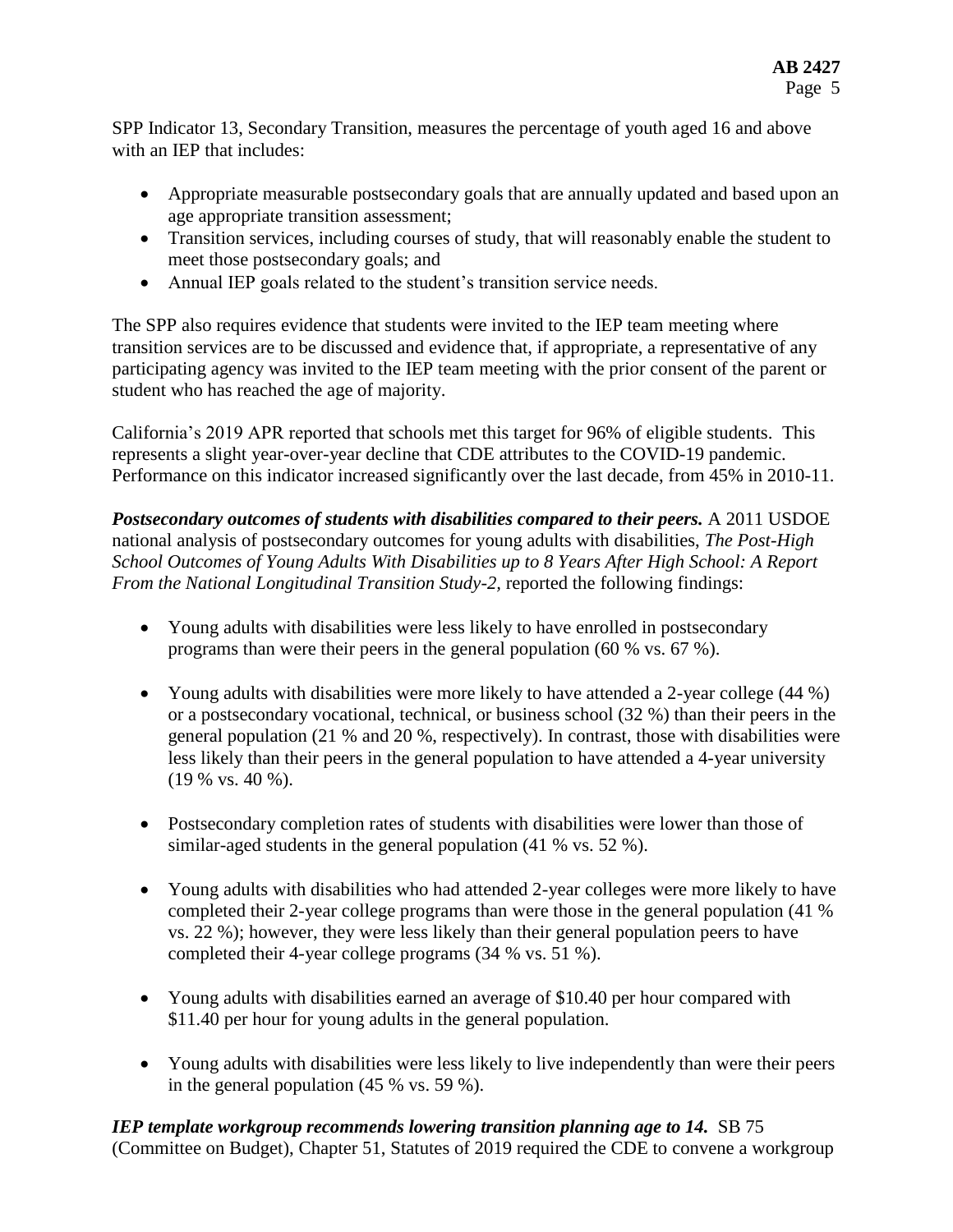to design a state standardized IEP template. The workgroup was comprised of representatives of the CDE, the Department of Rehabilitation (DOR), the Department of Developmental Services (DDS), LEAs, special education local plan areas (SELPAs), legislative staff, and relevant state and national policy experts. It was required to do all of the following:

- Examine and make recommendations regarding the following matters: ensuring the IEP development and periodic review processes are designed to improve student outcomes by capturing student strengths and needs and informing learning strategies that support instruction aligned to state standards;
- Design a state standardized IEP template that provides information about student strengths, needs, and learning strategies;
- Support transition planning with early learning and postsecondary options;
- Assess the feasibility of a web-based statewide IEP system to house a statewide template; and
- Design a state standardized addendum to the IEP that addresses distance learning modifications and adaptations to the IEP necessitated by a state or local emergency, including best practices recommendations.

The workgroup report, published in October, 2021, made 25 recommendations to improve the IEP process in California and ensure that IEPs are designed to improve student outcomes, capture student needs, and inform learning strategies that support instruction that is aligned to state standards and provided in the general education setting whenever possible.

The workgroup noted the need for the IEP template to specifically and explicitly document transition planning for the many transitions that occur throughout a child's entire public education experience. The workgroup also recognized that secondary transition planning is often focused on the goals for the student after they have exited school and neglects to focus on the needed transition supports to finish school and achieve the goal of receiving a high school diploma.

The workgroup report recommended that state law be revised to lower the required age for postsecondary transition planning from 16 to 14. The report noted that this is consistent with existing law which states "planning for transition from school to postsecondary environments should begin in the school system well before the student leaves the system."

The report also noted that the recommendation to move the required transition planning age from 16 to 14 was not a unanimous recommendation of the workgroup. Some members expressed concern that this would create additional burden for teachers and case managers.

*Research on effective transition services.* A 2013 evidence review, *Improving Post-High School Outcomes for Transition-Age Students with Disabilities: An Evidence Review* (Cobb, et al) found few rigorous studies demonstrating effective practices in achieving the IDEA goals of helping students with disabilities obtain employment, pursue postsecondary education and training, and live more independently. The study offered the following "hypotheses" relevant to effective program implementation: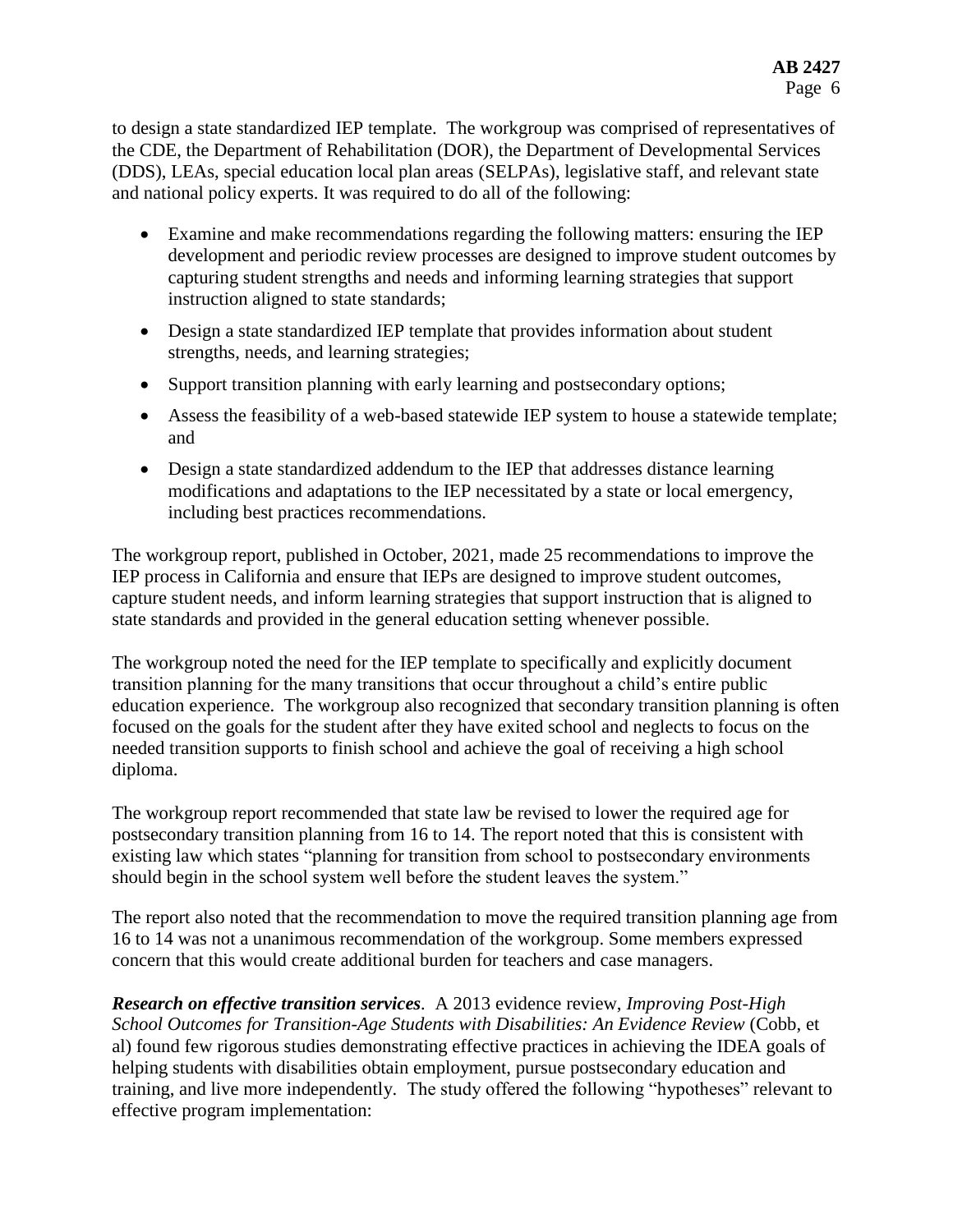- There are many more programs and bundles of strategies targeting different types of students, as well as greater experience with these programs, than when the earlier literature reviews were conducted.
- The links between transition program offerings or components may be very important. Different findings for similar programs offered in different ways suggest that, for example, work-experience activities may need to be integrated with career and technical education classes or other aspects of students' educational programs to achieve desired benefits in posthigh school outcomes.
- Participation in career and technical education and or getting a job while in high school may be related to better employment outcomes for students with disabilities.
- Inclusive education settings in high school may ease the path to postsecondary education.
- Several strategies, such as computer-based instruction and prompting, may, by increasing the functional skills of students with intellectual disabilities help them live more independently.

*Recommended Committee amendment. The Committee may wish to consider* that the COVID-19 pandemic has caused a crisis of historic proportions in California public education. Schools have faced significant challenges related to unprecedented staffing shortages, increased student academic and mental health needs, new public health responsibilities, and discord in public discourse, leaving schools poorly equipped to take on new mandates. Accordingly, *staff recommends that the bill be amended* to make the earlier transition planning requirement effective commencing in the 2024-25 academic year.

*Arguments in support.* Autism Speaks writes, "The growing number of youth with autism would benefit from an earlier start in developing the appropriate goals, plans and skills for adult life. Additional planning and implementation years would enhance the ability of students' IEP teams to create and implement robust and meaningful transition plans and activities such as paid work opportunities/apprenticeships/internships, preparation for post-secondary education and/or programs, housing, etc. This earlier planning is supported by a US Government Accountability Office Report 'Youth with Autism, Federal Agencies Should Take Additional Action to Support Transition-Age-Youth,' which found that for many autistic youth, starting transition planning at 16 may be too late."

*Related legislation.* AB 2420 (Rubio) of the 2019-20 Session would have required an IEP to include measurable postsecondary goals and transition services beginning when an individual with exceptional needs is 6 years of age or in grade 1, whichever is applicable first, or sooner at the parent's request. This bill was held in the Assembly Education Committee.

SB 75 (Committee on Budget), Chapter 51, Statutes of 2019, required the CDE to convene a workgroup to design a state standardized IEP template comprised of representatives of the CDE, the DOR, the DDS, LEAs, SELPAs, legislative staff, and relevant state and national policy experts.

AB 2171 (Frazier) of the 2017-18 Session would have required that the IEPs, the individual program plans (IPPs), and the individualized plans for employment (IPE) of individuals who